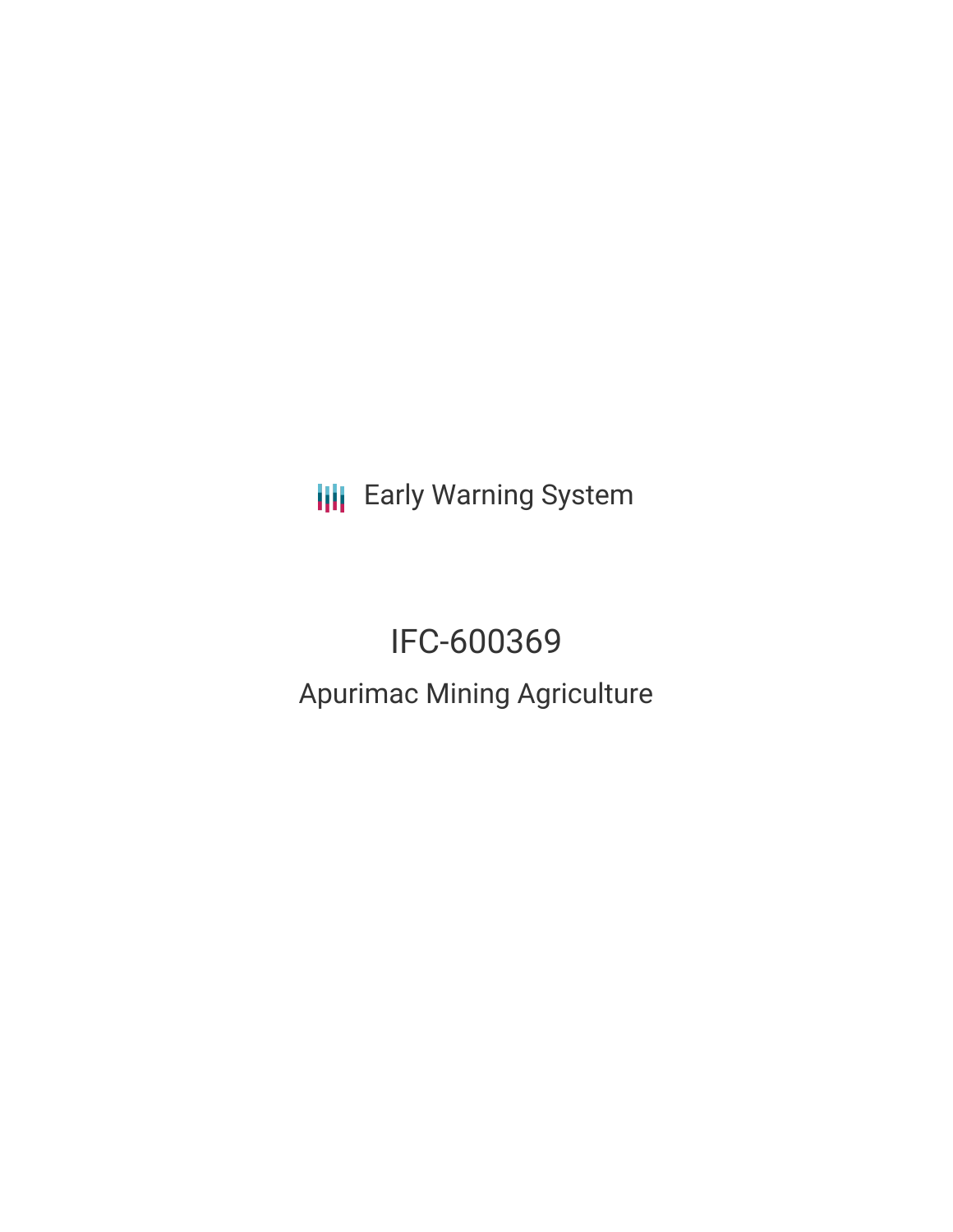## **Quick Facts**

| <b>Countries</b>               | Peru                                    |
|--------------------------------|-----------------------------------------|
| <b>Financial Institutions</b>  | International Finance Corporation (IFC) |
| <b>Status</b>                  | Active                                  |
| <b>Bank Risk Rating</b>        | U                                       |
| <b>Voting Date</b>             | 2015-06-02                              |
| <b>Borrower</b>                | U                                       |
| <b>Sectors</b>                 | Agriculture and Forestry, Mining        |
| <b>Investment Type(s)</b>      | Grant                                   |
| <b>Investment Amount (USD)</b> | $$3.26$ million                         |
| <b>Project Cost (USD)</b>      | \$3.26 million                          |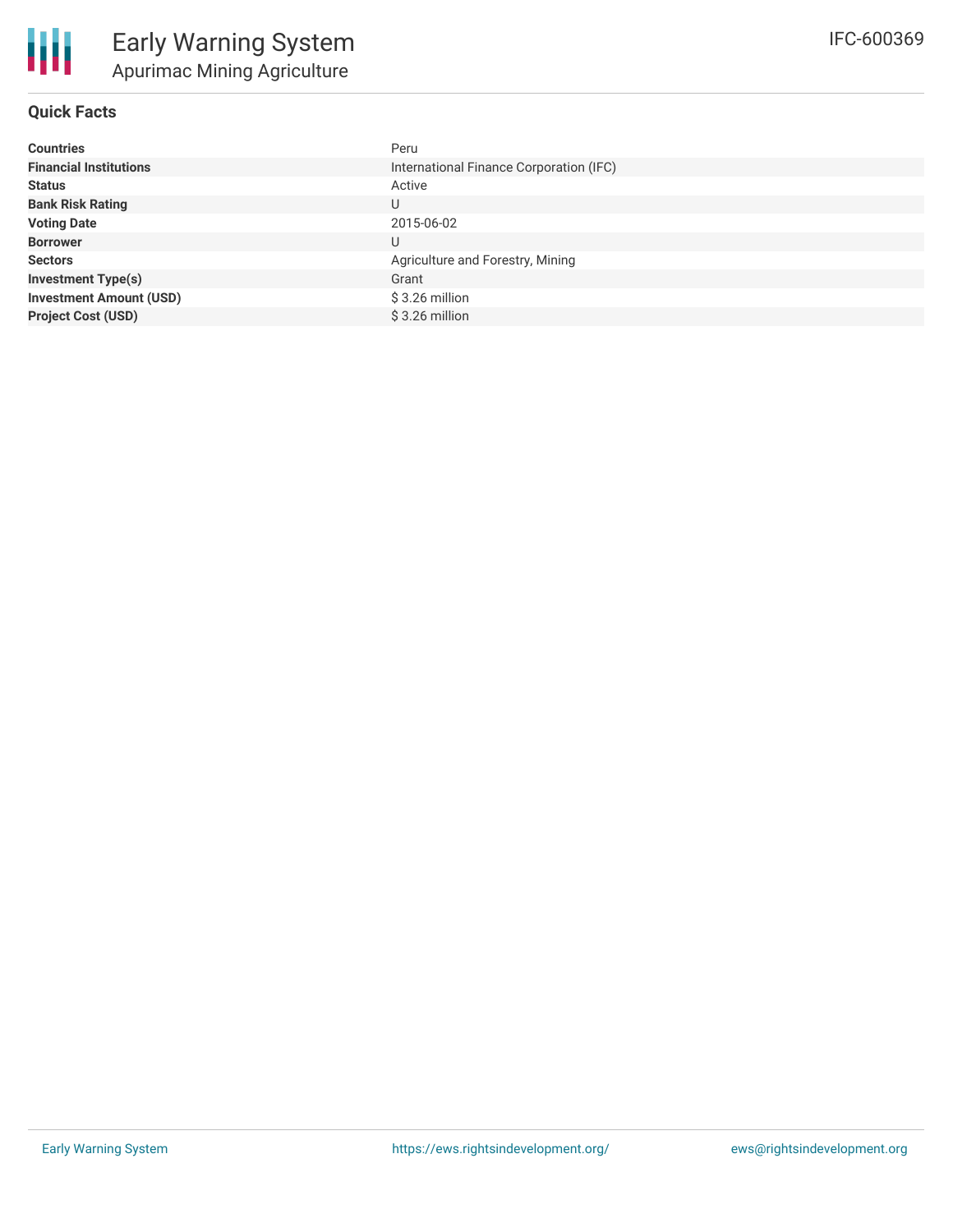## **Project Description**

The project will focus on two components: promoting a collective action; improving livelihoods of rural families. This component will seek to enlist mining companies operating in the region in a joint public private effort under the concept of "mining acting as a strategic ally of agriculture". The idea is to help mining become associated with promoting improved productivity and diversification of key crops which will lead to improved food consumption and the raise of farmers income in the region. It will also seek to establish a network of trained agricultural technicians, who can be available for future engagements.

Work will focus on nurturing the idea of Collective Action to support small farmers needs in a structured way, positioned and permanently nurtured. This will require a coordinated effort between small farmers, mining companies and government agencies (national, regional and local). Work will focus on: 1.1 Put in practice and position a Collective Initiative ; 1.2 Establish a coordination Mechanism ; 1.3 Establish a network of Yachachiq.

The second component aims to improve the farm productivity, food availability and the families income in areas impacted by mining operations, so as to generate a better overall environment under which mining companies and agriculture families coexist. This will be done by incorporating culturally suitable farm production technologies, introducing high value and market oriented crops, livestock and poultry; developing peer-to-peer technical assistance activities by using the Yachachiq network, introducing best practices on nutritious food consumption and conducting some market advisory actions and links to potential buyers. Based on an improved productivity of farms, rural families are expected to improve food consumption and increase their income, which will reduce the pressure for mining related job opportunities.

This components strategy will articulate a successful experience from the Ministry of Social Inclusion, through its program Haku Winay, and implement it under a collective initiative of the mining sector. The impact of this approach will be enhanced and communicated internally and more broadly to key stakeholders in the region. The coordinated participation of mining companies, local, regional and national government organizations will be articulated and coordinated under the Steering Committee.

Using Haku Wiay, a model tested by the government, has several advantages. First, the project has incorporated a gender strategy which recognizes the role of women in their families, with relation to the adoption of new practices in both, their farms and households for improving food consumption practices of their families. Second, the agricultural practices introduced by the program have been culturally adapted to the area and are environmentally friendly (i.e. no use of pesticides or introduction of foreign crops, promote organic production). Finally, in addition to having the endorsement of the government, mining companies feel positive about using a tested approach and having the central government as a key ally on this initiative. Work will focus on:

2.1 Improve farmers productivity and diversification; 2.2 Improve food consumption practices; 2.3 Promote Market linkages.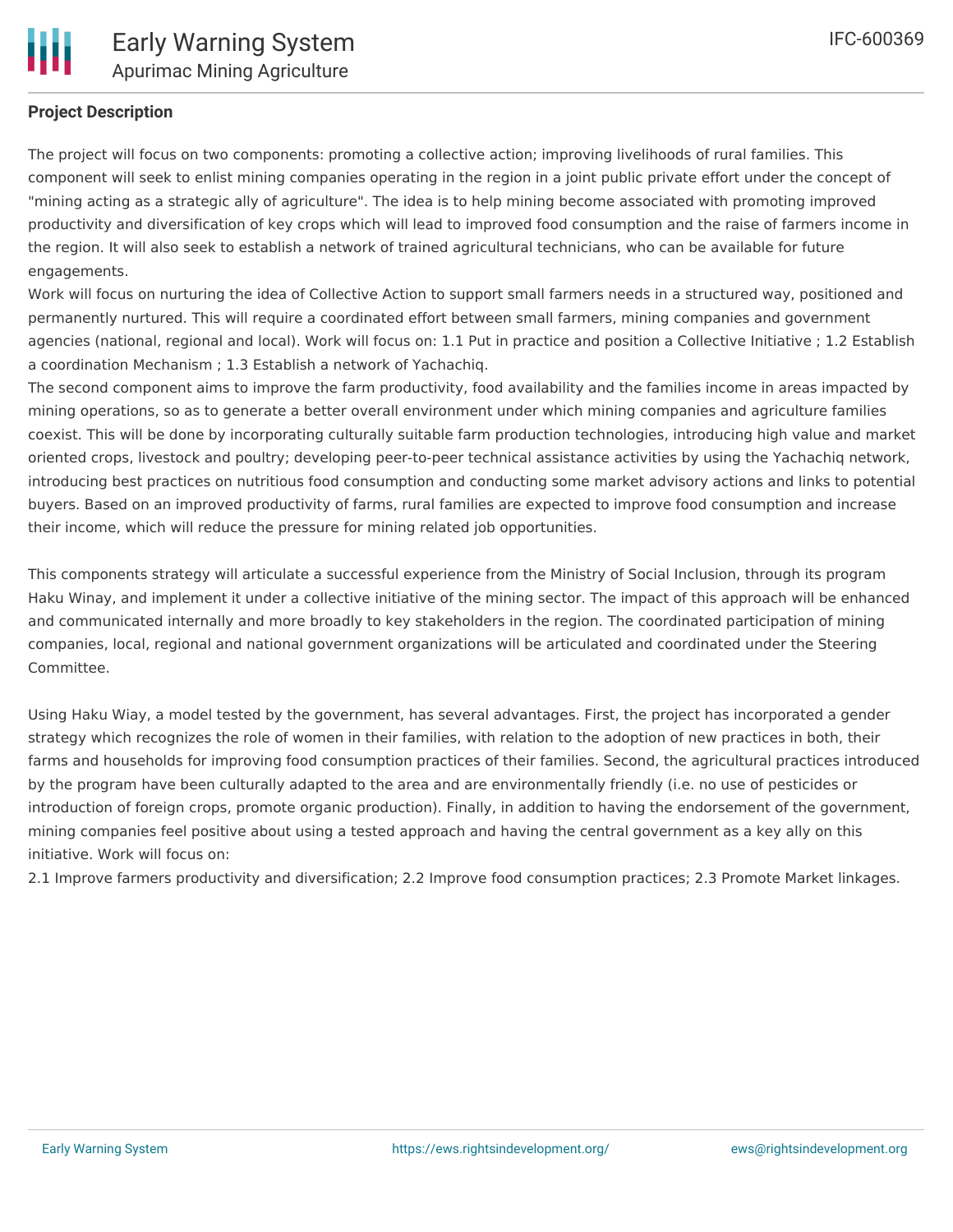

### **Investment Description**

• International Finance Corporation (IFC)